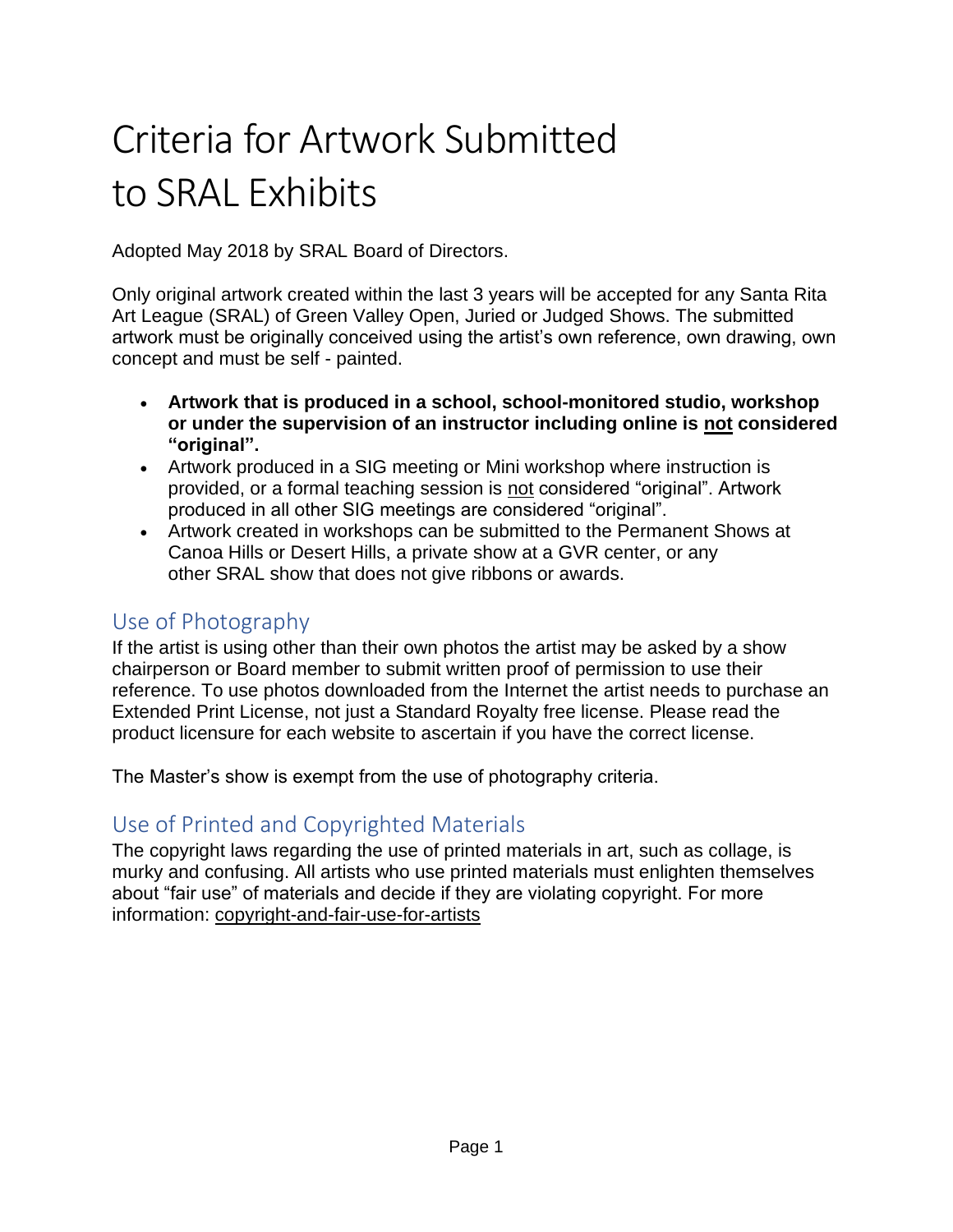# Acceptable Artwork

ORIGINAL artwork that IS acceptable for a Santa Rita Art League event may include but is not limited to the following.

#### **Paintings in wet media Original/unique prints Works in dry media**

Watercolor **Etchings & engravings** Pastel Egg tempera Wood & lino cuts Pencil Encaustic **Silk screen** Charcoal Oil (including water soluble) Lithographs Prismacolor Acrylics (including gels) Monotype **Collage** Colored inks

### Unacceptable Artwork

The following art forms are not acceptable for inclusion in a Santa Rita Art League of GVR event:

- Three-dimensional art, whose depth is greater than one inch above the substrate,
- Photography,
- Fabric art,
- Computer-generated art,
- Combines and/or assemblages,
- Giclee printing forms,
- Any artwork that is NOT amenable to hanging on a wall.

### Hardware characteristics of acceptable artwork

Unless a painting is gallery-wrapped on a 1-1/2 inch deep canvas (or greater), it must be acceptably framed. Acceptable framing means:

- The frame is not damaged,
- The frame has good mitered corners,
- The frame is strong enough to take moderate handling,
- The frame is not held together with tape, and
- The artwork is securely attached to the frame with off-set clips or Z clips, fitting clips or push-pin clips, or framing nails.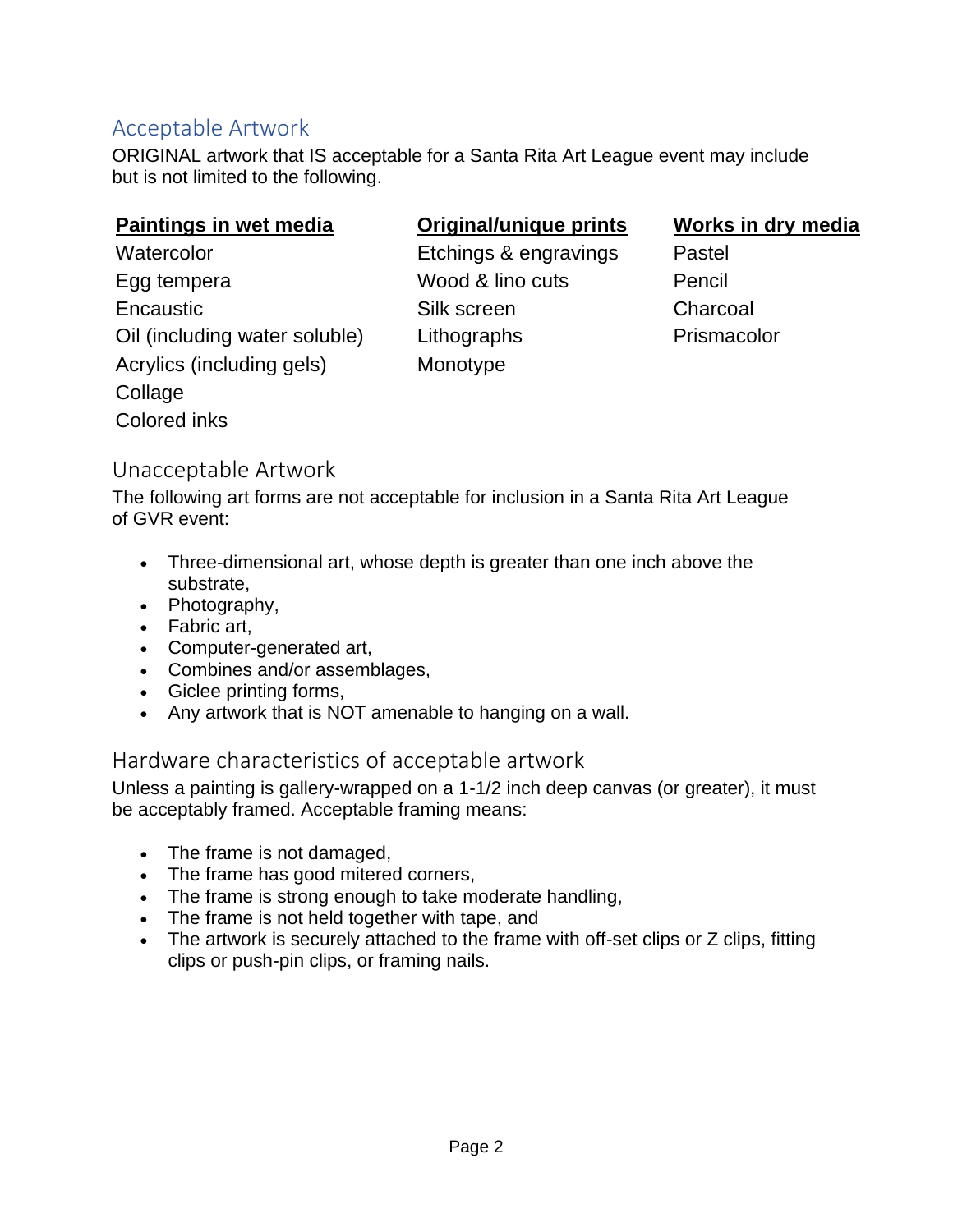# Other characteristics

#### Protective glass or acrylic cover

- If the artwork surface is fragile (e.g., a watercolor, pastel, charcoal), it must have a glass or acrylic (e.g., Plexiglas) cover.
- If any dimension is greater than 36 inches, glass is not allowed.
- Watercolors and pastels, without glass or acrylic covers, may be protected with a chemical glaze.

#### Heavy wall frames

- Hanging hardware shall consist of stranded or coated wire passed twice through screw eyes and twisted at least eight times or attached with a ferrule (compression fitting).
- If using screw eyes, the screw eyes should not push the frame away from the wall. The screw eyes should be approximately 1/3 down from the top of the artwork, and the wire 2 to 4 inches from the top of the artwork when stretched taut.
- The D-ring hangers should be 1/3 down from the top of the artwork, and the wire 2 to 4 inches from the top of the artwork when stretched taut. See [Hanging](https://srart.org/handbooks/hanging_pictures.php)  [Pictures.](https://srart.org/handbooks/hanging_pictures.php)

#### Lightweight wall frames

- When using a lightweight frame (watercolor, pastel, ink drawing, pencil, etc.), it is acceptable to use the hanging equipment provided by the manufacturer of the frame.
- For artwork that lies close to the wall (e.g., box frames & cradleboards), sawtooth hangers are acceptable for lighter art pieces as they hug the board to the wall.

#### The artwork must hang nicely.

If you have questions about acceptable art or hardware, please contact the chairperson in charge of the event. To encourage members to actively create new pieces, it is suggested that a painting be shown in only one SRAL show.

### Miscellaneous Criteria

- Artwork must be dry and odor free,
- The entire piece of art should not exceed 20 lbs. in weight,
- The artwork must be on a suitable ground (support).

**The opinion of the chairperson(s) of the event will determine whether or not a piece of art meets the criteria for acceptance within the above specified points.**